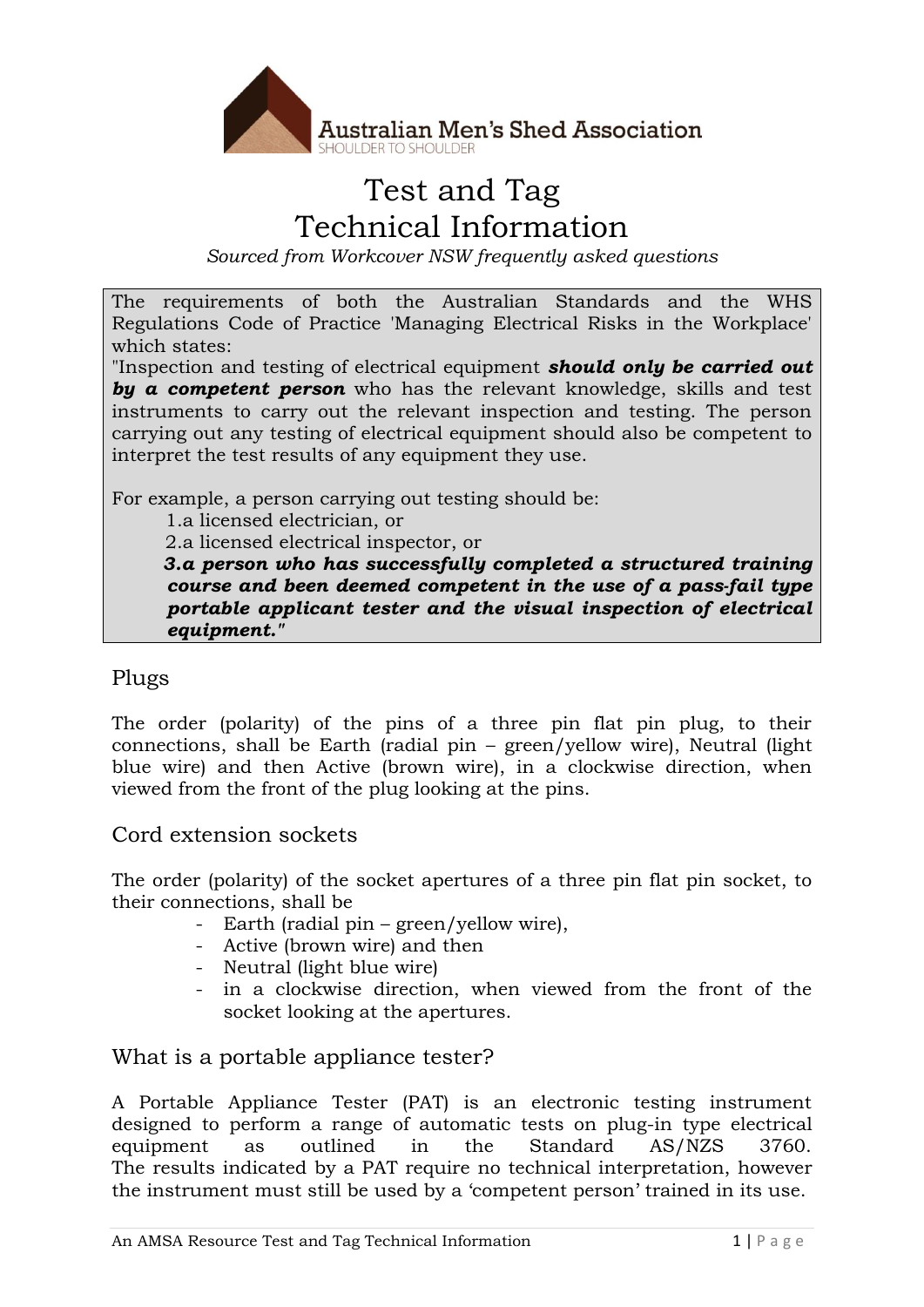*Insulation resistance* testing is performed using an ohmmeter or portable appliance tester by applying a nominal voltage to the live conductors (active and neutral) of an appliance, and placing 0 volt reference on the earthed parts of a Class I appliance or the external metal parts of a Class II appliance.

 Nominal voltage is 500V D.C. (250V D.C. may be used for equipment containing MOVs / EMI filtering)

A deficiency of the Insulation Resistance (500V/250V D.C.) test is that the D.C voltage will not activate electromagnetic switches or internal relays that are common in many modern power tools, computers, TVs etc. and therefore it can only test the appliance up to that point. Appliances with these components / design should be tested using the leakage current test.

#### Insulation resistance test

A leakage current test performed at rated voltage with values not exceeding 5mA for Class I appliances or 1mA for Class II appliances.

Alternatively, measure insulation resistance values are not less than 1MΩ for Class I and Class II appliances at 500V D.C. or alternatively, to avoid the equipment apparently failing the test because the metal oxide varistors (MOVs), or electro-magnetic interference (EMI) suppression has triggered, for equipment containing voltage limiting devices such as MOVs, or EMI suppression, at 250V D.C.

*Leakage current* testing is performed using a PAT by applying a nominal voltage to the live conductors (active and neutral) of an appliance, and placing 0 volt reference on the earthed parts of a Class I appliance or the external metal parts of a Class II appliance.

• Nominal voltage is 230V AC. (therefore it cannot be performed with a digital multimeter)

#### Earth continuity test

The equipment shall have a measured resistance of the protective earth circuit, or the earthing conductor of an extension cord or appliance cord set, which does not exceed 10.

Testing is performed using an ohmmeter or PAT tester:

- Using the ohmmeter to produce a reading
- Using a PAT tester under the following conditions:
	- $\degree$  12V maximum, test current range 100mA to 200mA commonly known as "earth continuity test" or "screen test"
	- $\degree$  12V maximum, test current 10A commonly known as "routine test" and/or
	- $\degree$  12V maximum, 1.5 times rated current of appliance or 25A, whichever is greater - commonly known as "type test" or "bond test".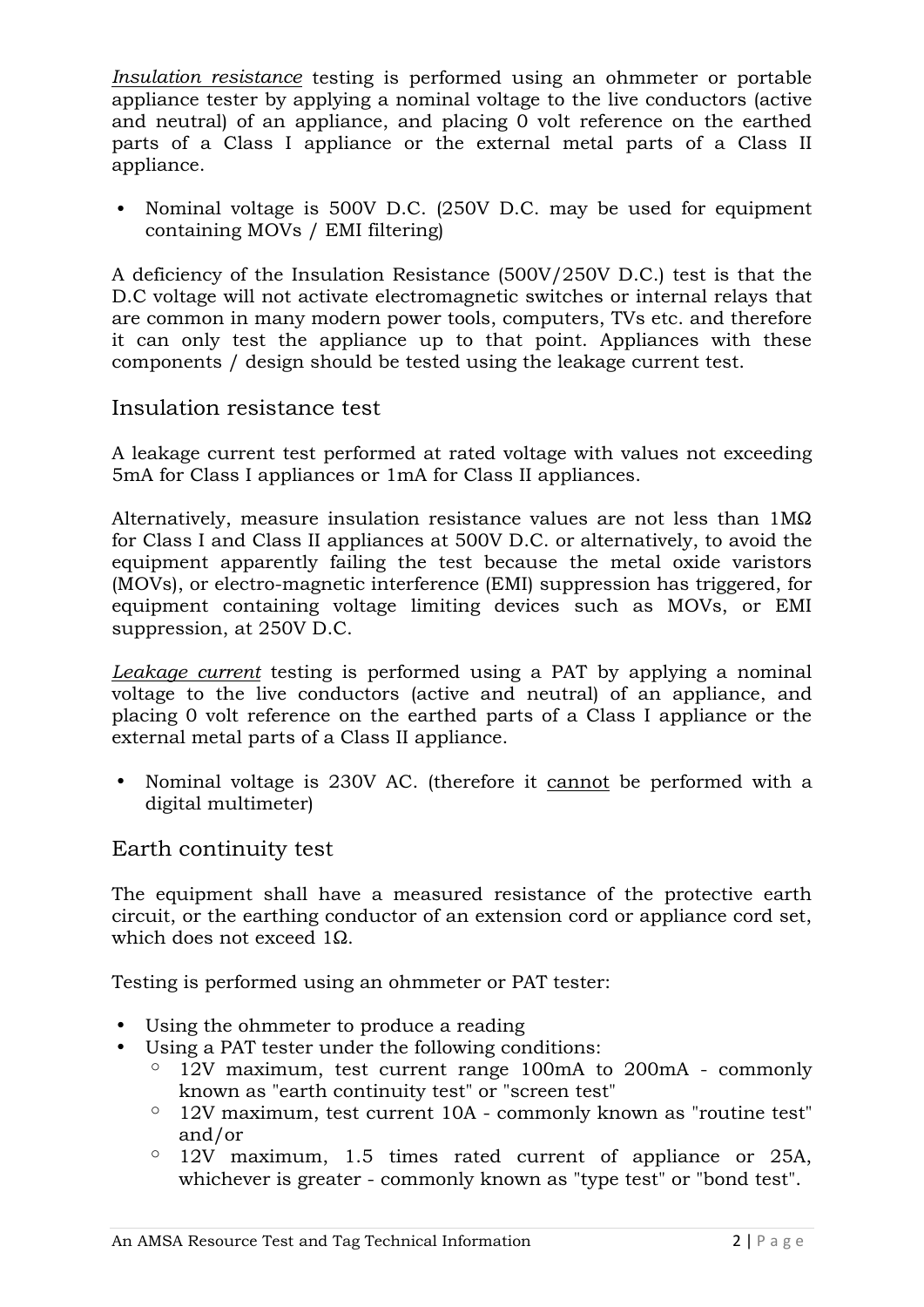The choice of which test(s) to use is at the operator's discretion as there is merit in each test for given situations, however the 'routine test' is seldom used by competent persons as it simply replicates existing conditions for the (240V/10A) appliance and therefore the results are regarded as being of little test value.

### Earth Resistance Test

This test shows the resistance offered by the earthing rods with the connection leads. Various testing instruments are available for earthing resistance tests. The earthing resistance should be less than 5 Ohm.

## Does new electrical equipment require testing?

No. With new electrical equipment the supplier is deemed responsible for the electrical safety of the new equipment in accordance with the principles of safe design and manufacture. It is, therefore, not necessary for to test new equipment but the equipment should be checked to ensure no damage has occurred during shipment or commissioning.

Following the inspection and if the item of electrical equipment is to be placed into service in a hostile operating environment or used for construction work the new equipment should be fitted with a tag marked with the date it went into service. This action sets a baseline date to work with for future electrical inspection and testing activities.

## How do I test 415V Three Phase electrical equipment?

The Standard AS/NZS 3760 covers testing of both 240 and 415 volt electrical equipment and requires that a range of tests be carried out on the equipment including:

- earthing continuity
- insulation resistance
- leakage current.

**Note:** Tests performed on 415 volt electrical equipment will require the use of test equipment appropriate to the task. Most Portable Appliance Testers (PATs) are specifically designed to perform tests on 240 volt electrical equipment.

## What does the term, 'multiple working environment' mean?

This term relates to diversity in a working environment where electrical equipment is used. A workshop may have a manufacturing area, lunchroom and a low risk office area – these constitute multiple working environments.

Although the area is a workshop, the electrical equipment that is used at each different location should be assessed separately. If any of the electrical equipment has been assessed as operating in a **hostile operating environment** it must be regularly inspected and tested in accordance with the provisions of the Standard, AS/NZS 3760.